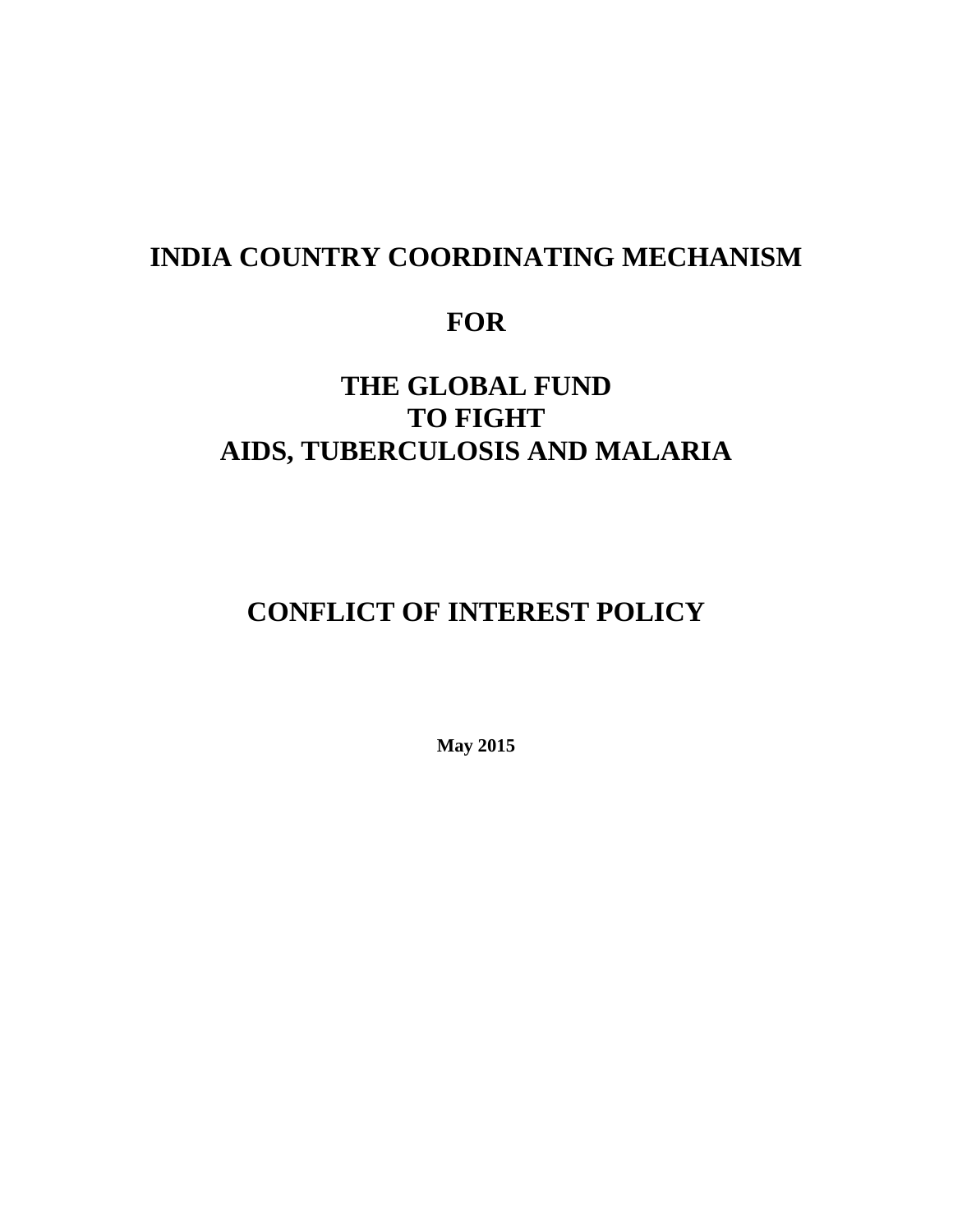## **INDIA COUNTRY COORDINATING MECHANISM**

## **CONFLICT OF INTEREST POLICY**

#### **1. Preamble**

- **1.** The India Country Coordinating Mechanism (CCM) is a multi-sectoral partnership body responsible for coordinating development of Concept Notes and decisions on the allocation and utilization of Global Fund financial resources, and oversight of Global Fund grants. To support its functions, the CCM is comprised of a Secretariat, an Oversight Committee and Technical Advisory Committees/sub-committees. This Conflict of Interest (COI) Policy has been developed to guide the functioning of the CCM and is applicable to the CCM and all of its members, staff, and members of the Committtes/subcommittees.
- **2.** The CCM has representatives from the government; civil society organizations; incountry multilateral and bilateral development partners; representatives of key affected populations (KAPs), faith based organizations; the private sector, and people living with or affected by the diseases (PLWDs). As a result of the diversity of interests and perceptions represented by these stakeholders and the need to ensure transparent and ethical behavior, it is imperative that the CCM operates at the highest standard of transparency, accountability and effectiveness in all of its functions.
- **3.** The CCM has prepared and adopted this Policy to prevent and mitigate the effect of conflict of interest. For enhanced effectiveness of the CCM, the members must be, and must be perceived to be objective and of high integrity.

#### **2. Definitions**

- **4. A conflict of interest** occurs where a CCM stakeholder uses his or her position to advance personal ambitions or interests, the interests of an institution with which he or she is affiliated, or those of a close associate, in a way that disadvantages or excludes others, or is otherwise detrimental to the overall effectiveness of the Global Fund programmes. Conflict of interest includes potential conflicts of interest and perceived conflicts of interest.
- **5.** A **potential conflict of interest** occurs when a CCM stakeholder has the capacity to use his/her position in such a way that a conflict of interest, as defined above, can occur.
- **6.** A **perceived conflict of interest** occurs when a person believes or suspects on reasonable grounds that a conflict of interest, as defined above, exists on the part of a CCM stakeholder.
- **7.** A **close associate** of a person includes a family member, friend, business partner, professional associate, or close associate of the person.
- **8.** A person is **affiliated with an institution** when they are an employee or volunteer, or have a financial interest, or a technical or governance role with that institution.
- **9.** The **jurisdiction** of the CCM refers to all matters in respect of which the CCM has the power or authority to make decisions or recommendations.
- **10.** The presence of a **material interest** includes, but is not limited to, any one or more of the following: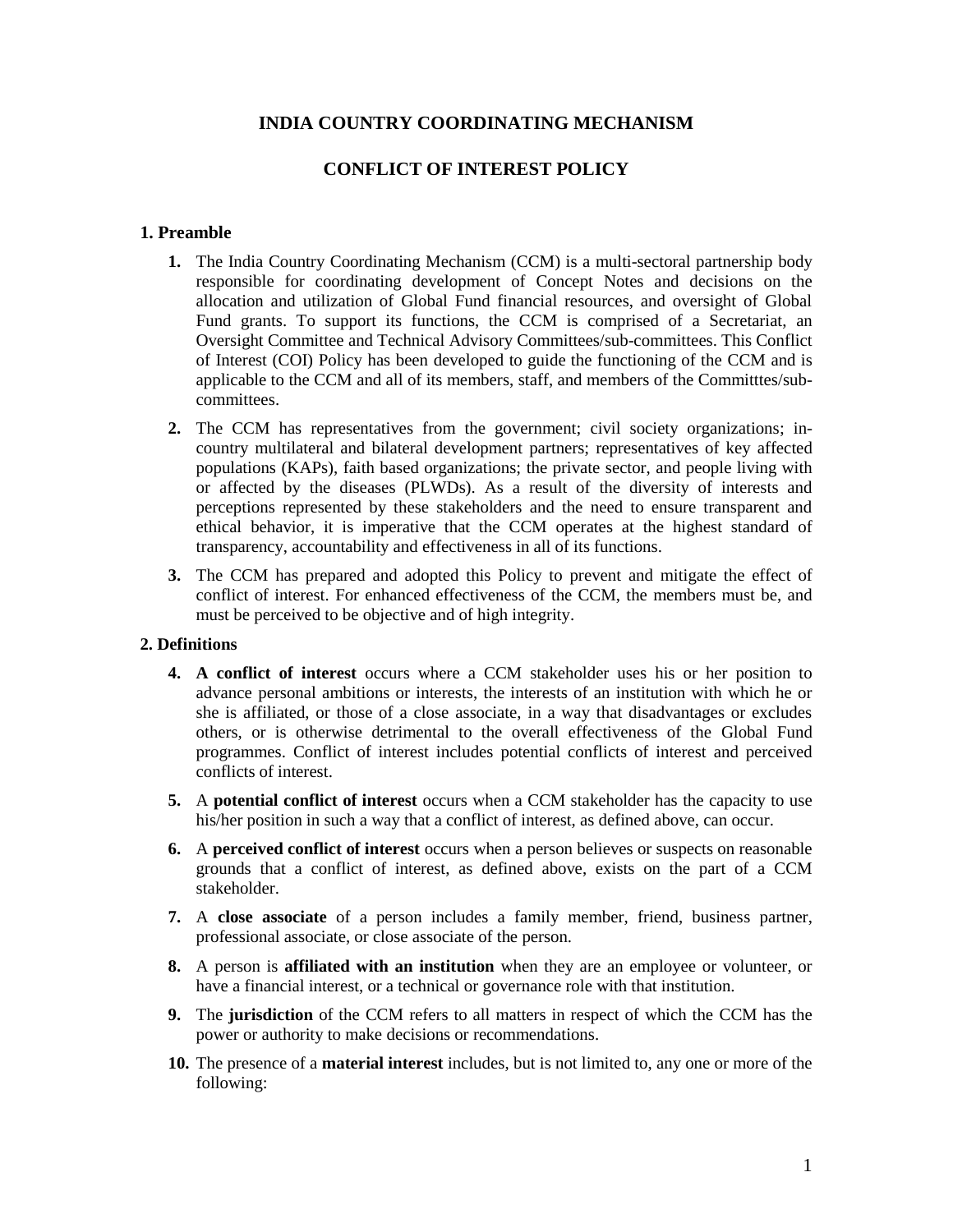- a) being a staff member or member of an organization or institution that is a Principal Recipient, Sub-Recipient or other Implementing Partner that is funded within the Global Fund programme for India, or that is a prospective recipient as part of a funding proposal;
- b) being a party to a contract, or directly involved in a transaction, for the provision of goods and services to the CCM or an institution or organization funded by the Global Fund programme for India; and,
- c) having a material financial interest (through being an owner, shareholder or employee, for example) in an entity that is involved in a contract or transaction for the provision of goods and services to the CCM or an institution or organization funded by the Global Fund programme for India.

## **3. Purpose**

- **11.** The India CCM recognizes that conflicts of interest, whether actual, potential, or perceived, may diminish public confidence in the CCM as an institution. They may similarly affect programmes and oversight role of the CCM, and the institutions responsible for program implementation. A strong and well-implemented conflict of interest policy helps ensure the integrity of the CCM and its processes, and helps protect even the most well-meaning persons whose interests, or those of an institution with which they are affiliated, or a close associate, could be affected.
- **12.** This conflict of interest policy has, therefore been prepared to:
	- a) ensure fairness and transparency in the decision-making process of the CCM;
	- b) secure confidence and trust among all the stakeholders and the general public; and,
	- c) protect the reputation and integrity of all member organizations and representatives in the CCM.

## **4. Mandatory Declaration of Interest**

- **13.** All CCM members shall be required to disclose any actual, potential or perceived material interest in a matter that is placed before the CCM for deliberation at the start of any CCM meeting.
- **14.** CCM members shall make Conflict of Interest disclosures as follows:
	- a) By completing, on an annual basis, an annual Conflict of Interest Declaration form (see Annex 1). If the information in the COI Declaration form changes materially, the member shall disclose such changes and revise the COI declaration to correspond to those changes.
	- b) By verbal or written communication to CCM Secretariat, upon receipt of meeting notice and agenda, of material conflict of interest in respect to proposed agenda for CCM meetings.
	- c) Verbally to the Chairperson of CCM at the start of CCM meeting before the meeting agenda is formally adopted.
- d) Communications regarding Conflict of Interest shall be recorded by the CCM Secretariat.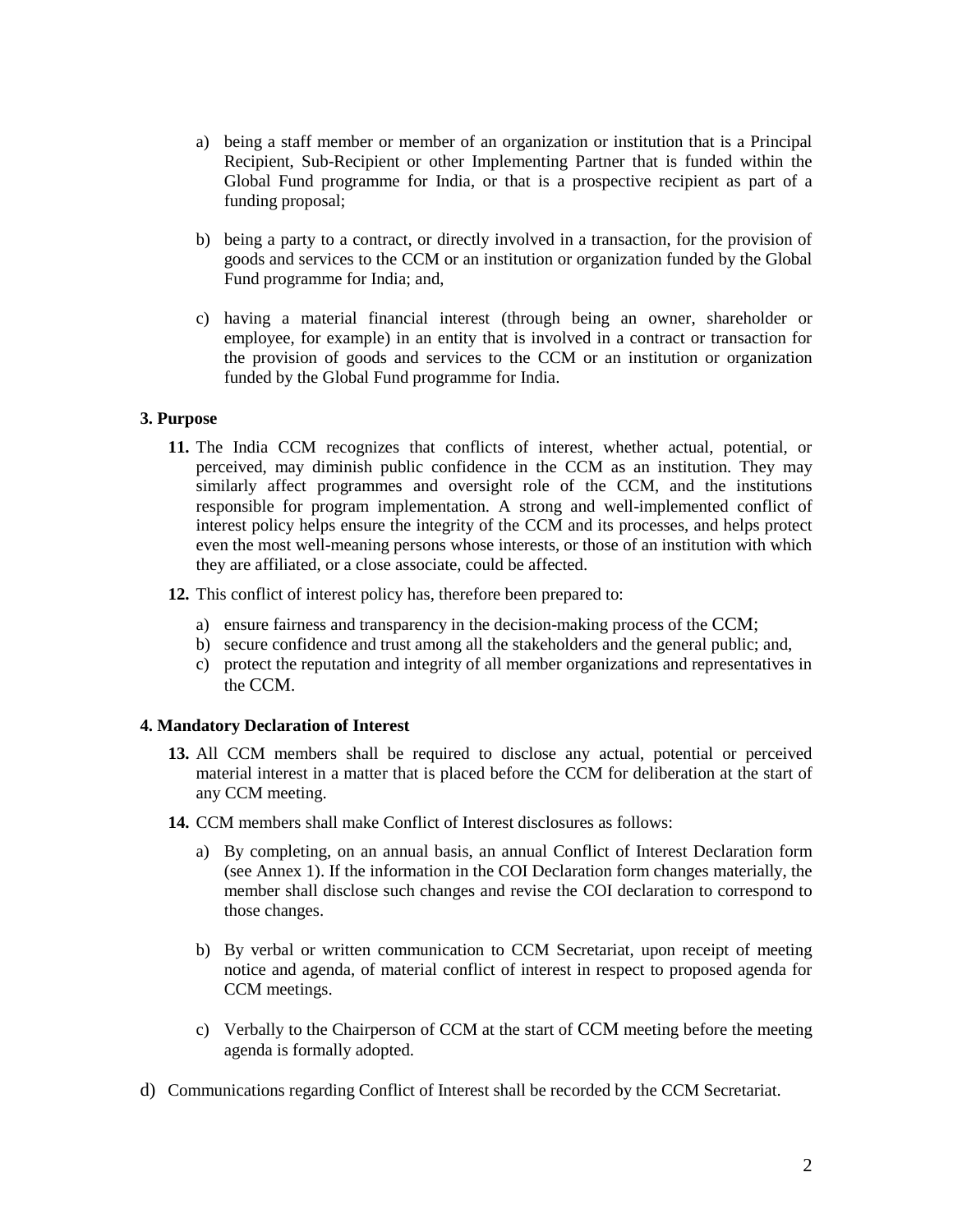- **15.** The CCM shall regularly and consistently monitor and enforce compliance with this policy by reviewing COI declaration and taking such other actions as are necessary.
- **16.** If a conflict of interest is determined to perpetually exist in relation to a member, the CCM shall determine how to mitigate that conflict, or recommend to the nominating sector that the member be excluded from all future meetings.

### **5. Procedure for Determining and Addressing Conflict of Interest**

- **17.** When a declaration of interest is made, the matter shall be dealt with as follows:
	- a) The CCM Chair shall request the member to leave the room while the CCM considers the disclosure and determines whether a conflict of interest exists. Once a decision is reached, and duly recorded in the minutes, the member shall be invited to return to hear the results of the deliberation.
	- b) If the CCM determines that a conflict of interest exists, the member shall be asked to follow the procedure set out in section 18 below;
	- c) If the CCM determines that no conflict of interest exists, the meeting shall proceed in the usual way.
- **18.** When deliberating on appropriate ways to address conflicts of interest, the CCM may consider some of the following:
	- a. Personal exemption (recusal): When a matter comes before the committee for deliberation in which a member has a conflict of interest, that member shall voluntarily leave the meeting room until deliberation has ended and a decision on the matter has been reached.
	- b. Conditional participation in committee meeting: The Chair allows a member to participate in the CCM meeting, but, discloses his/her interest in a matter under discussion. This option can be applied in instances where the conflict of interest is considered as minor and disclosure would be sufficient to address it.
	- c. Partial participation in the CCM meeting: A member can be excluded from participating on an agenda item or a decision making process in which he/she has a conflict of interest but can participate in other agenda items. The member may also not be allowed to vote on the matter.
	- d. Total exclusion from the meeting: A member can be excluded from a CCM meeting if the member is deemed to have a major conflict of interest in relation to the agenda of the meeting
- **19.** The minutes of the CCM meetings shall contain:
	- a. names of the persons who disclosed or otherwise were found to have an interest in connection with an actual or possible conflict of interest, the nature of the interest, any action taken to determine whether a conflict of interest existed, and the CCM decision as to whether a conflict of interest in fact existed; and,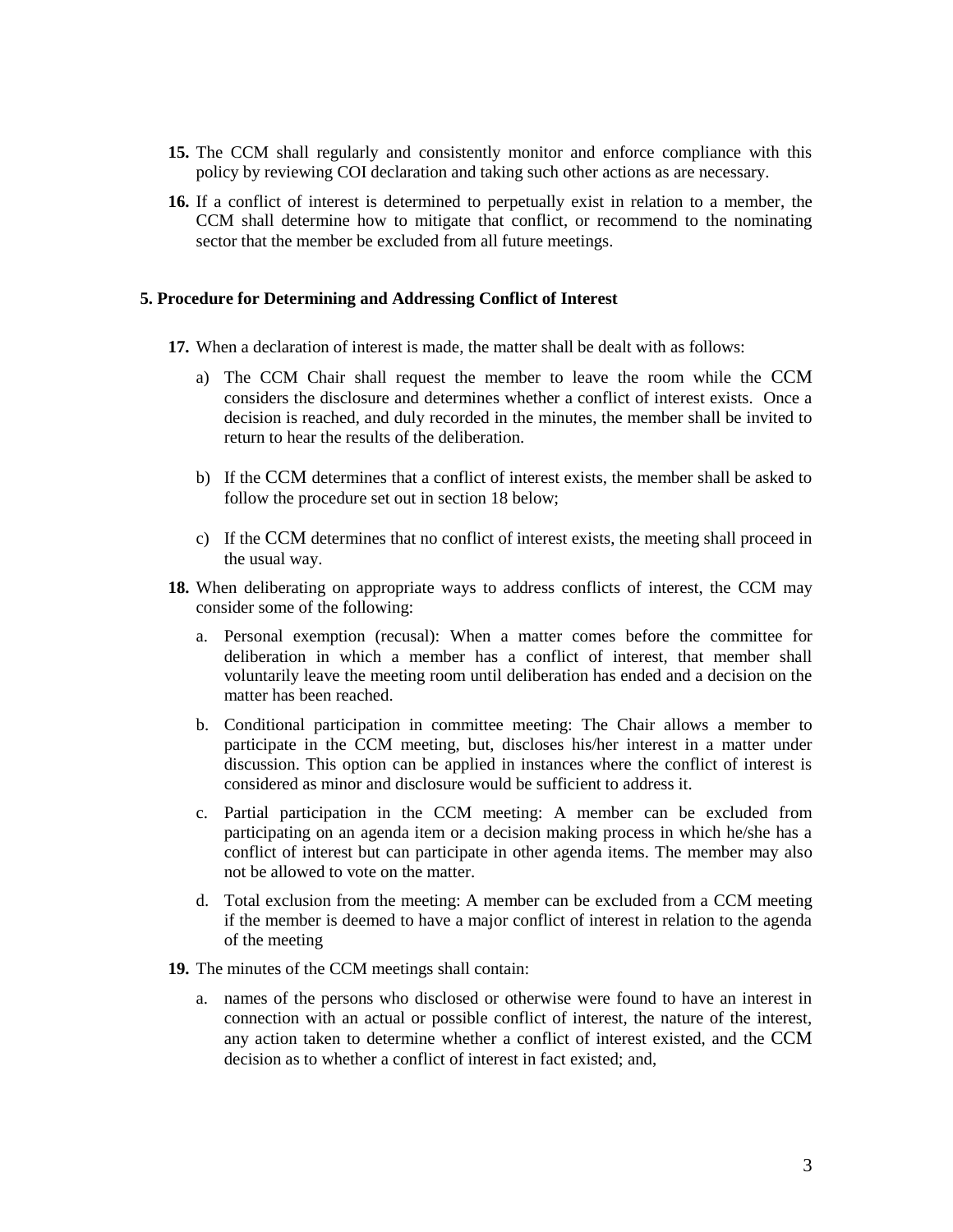b. names of the persons who were present for discussions and votes relating to the issue, the content of the discussion, and a record of any votes taken in connection with the proceedings.

### **7. Failure to Disclose Conflict of Interest**

- **20.** Where the CCM Chair has reasonable cause to believe that a member has not disclosed a conflict of interest, the Chair shall inform the individual in question and offer him/her an opportunity to reply.
- **21.** Where a member of CCM has reasonable cause to believe that a member has not disclosed a conflict of interest, he/she shall inform the CCM Chair. The Chair shall then inform the individual in question and offer him/her a an opportunity to reply
- **22.** If, after hearing the response and making such other investigations or inquiries as may be reasonable, the CCM determines that a failure to properly disclose a conflict of interest has occurred, the CM Chair shall initiate appropriate action which may include one or more of the following:
	- a) delivery of a formal apology on the part of the member in question;
	- b) suspension of the member pending further deliberation on appropriate disciplinary action; or,
	- c) removal of the member from India CCM.

### **8. Gifts or Preferential Favours**

- **23.** Members may not accept gifts or preferential favours under circumstances that could reasonably be construed to mean that such gift or favour is motivated by the position of the member and interests that could be substantially affected by the decisions of the CCM
- **24.** Members may not give gifts or preferential favours where it could be reasonably construed that the gift is intended to affect the policies, decisions or performance of the CCM or any other entity involved in the Global Fund grants.

## **9. Policy Dissemination and Review**

- **25.** The CCM Secretariat shall distribute a copy of this policy to all CCM members annually, along with a copy of the Conflict of Interest Declaration Statement (Annex 1).
- **26.** Copies of this policy and the COI Declaration Statement shall be posted on the CCM website, as well as, shared with the Global Fund Secretariat via its electronic platform.
- **27.** This policy shall be reviewed every three years by India CCM. Through the CCM Chair, the CCM may initiate a policy review and amendment process at any time in advance of the review schedule.
- **28.** All amendments to this COI Policy must be approved by 2/3rd of CCM voting members.